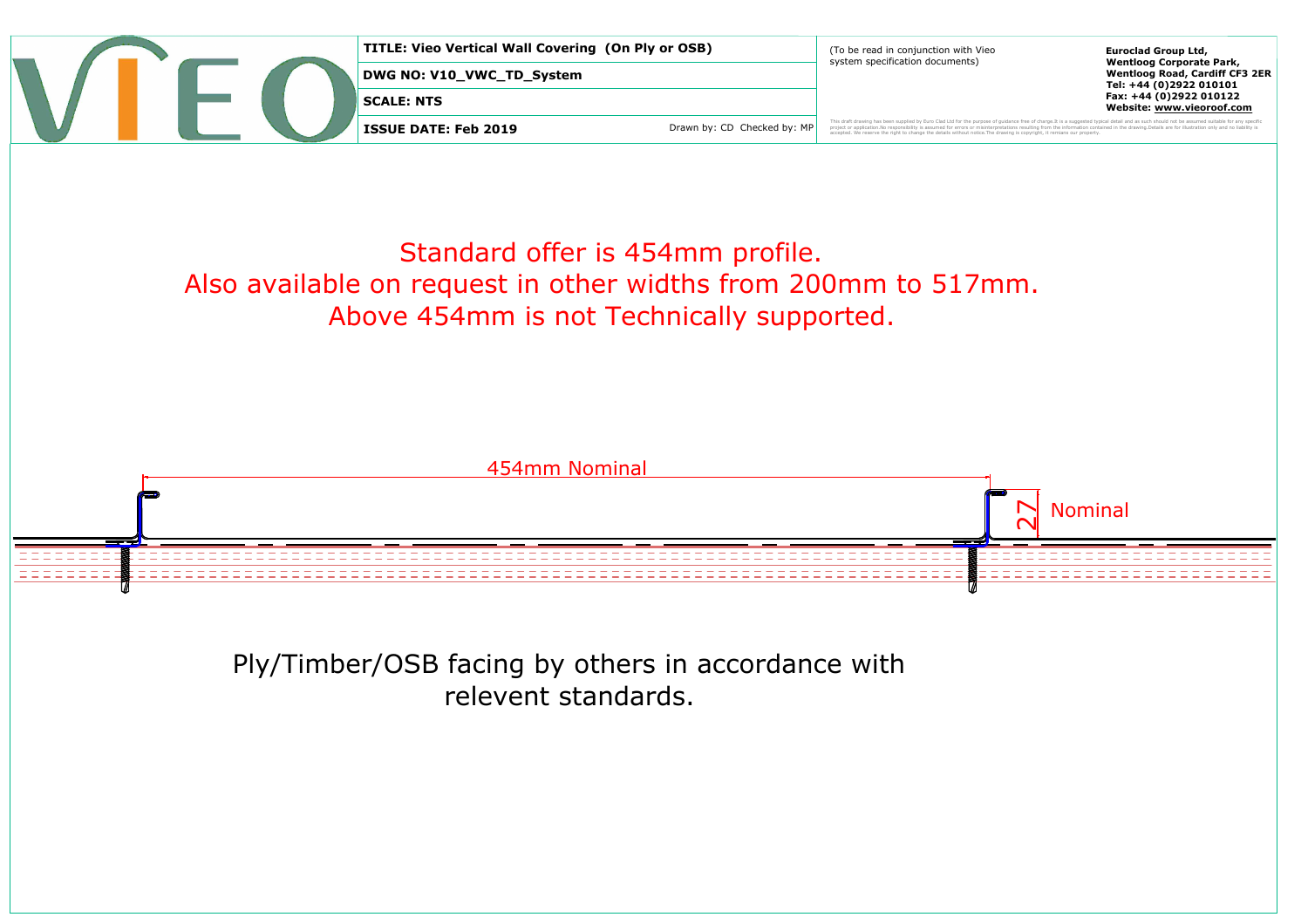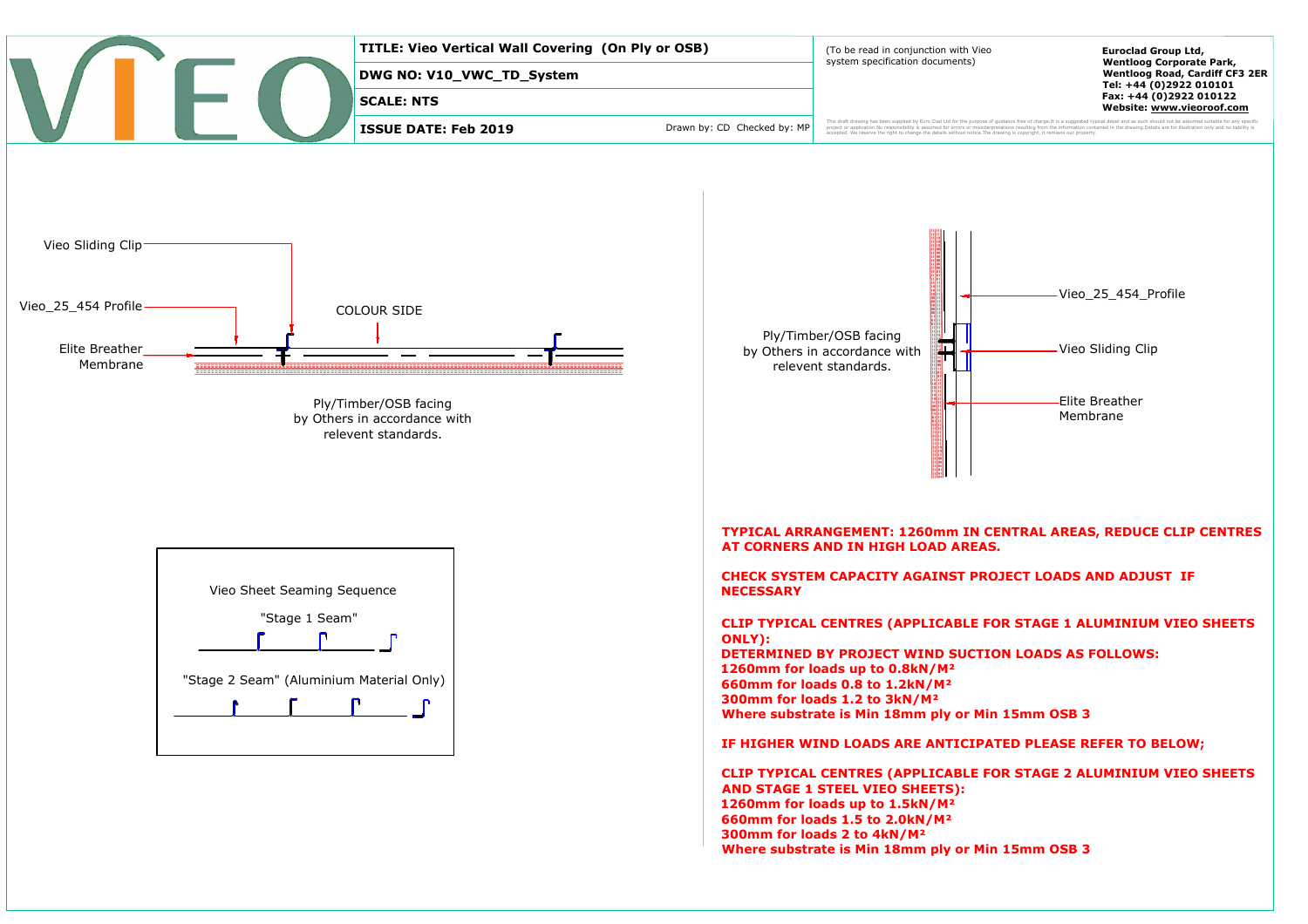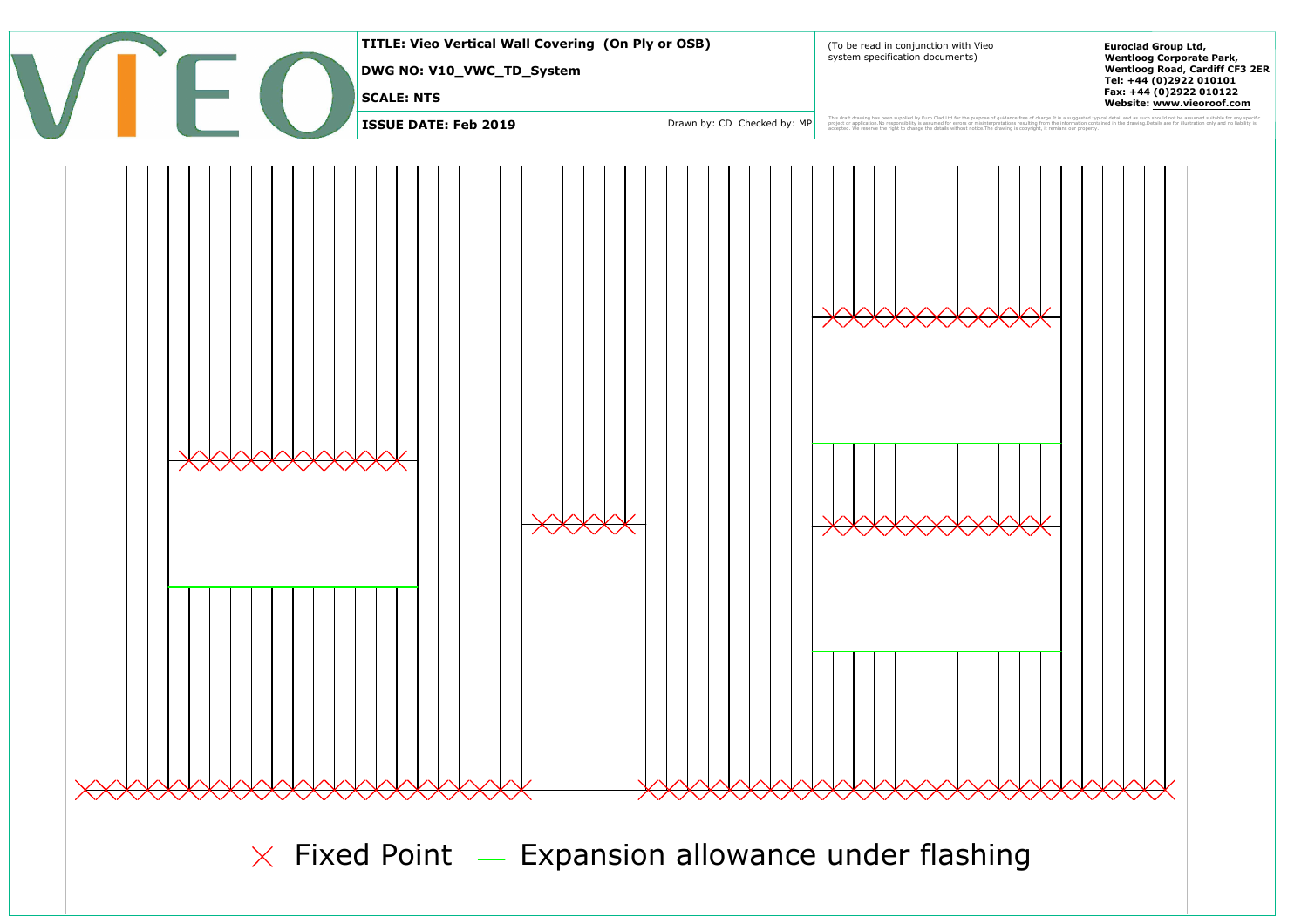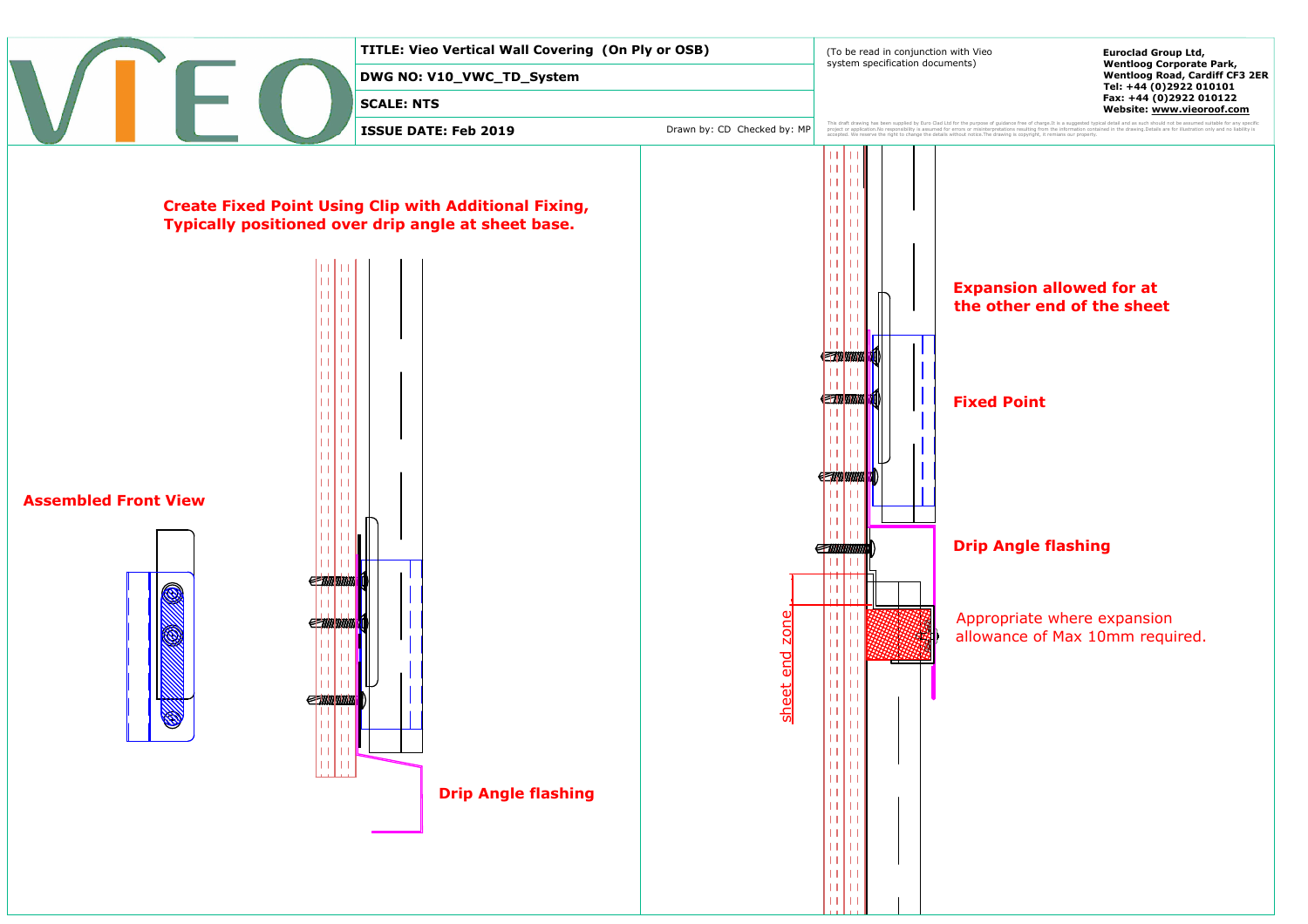





## Appropriate where expansion<br>allowance of Max 10mm required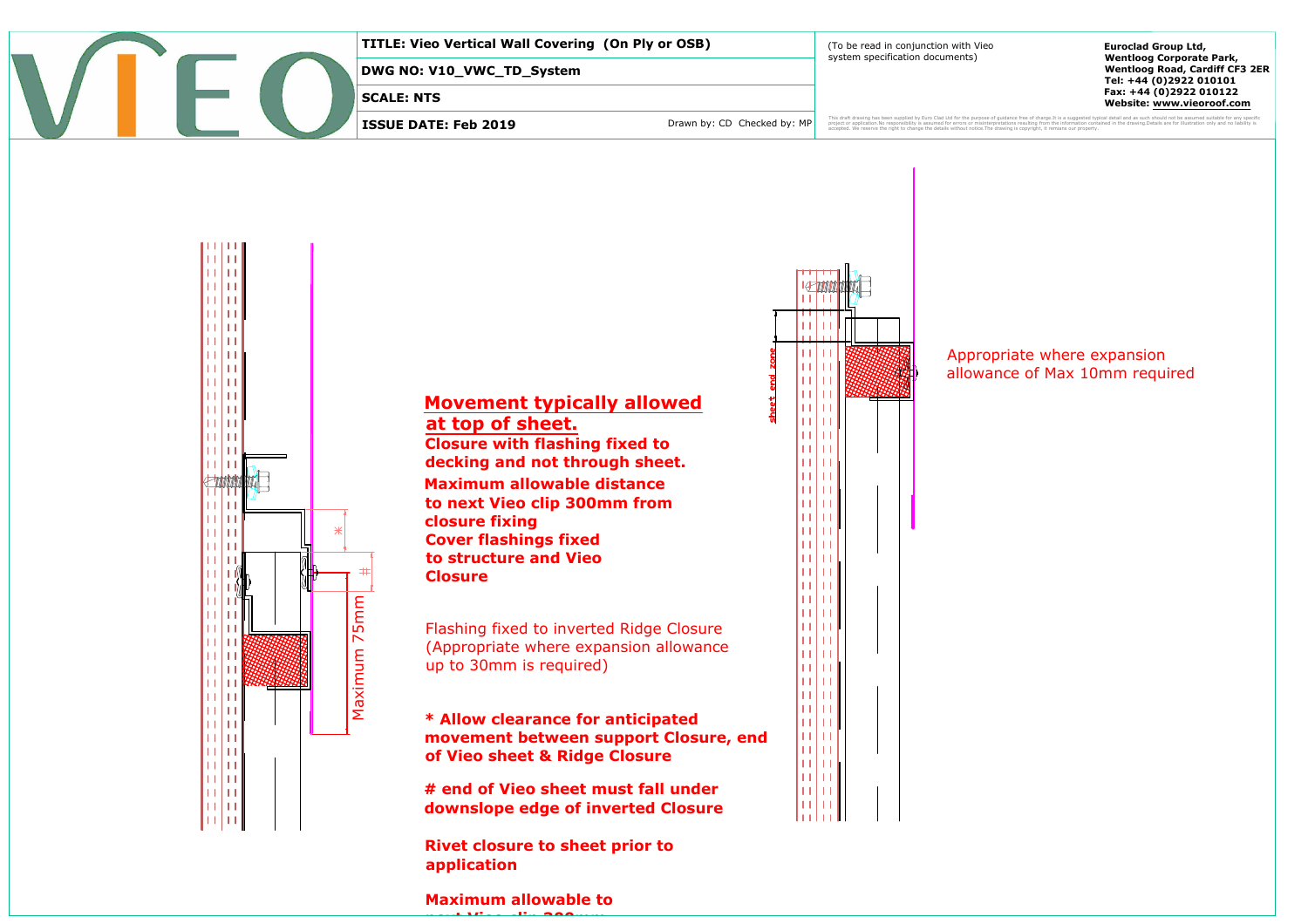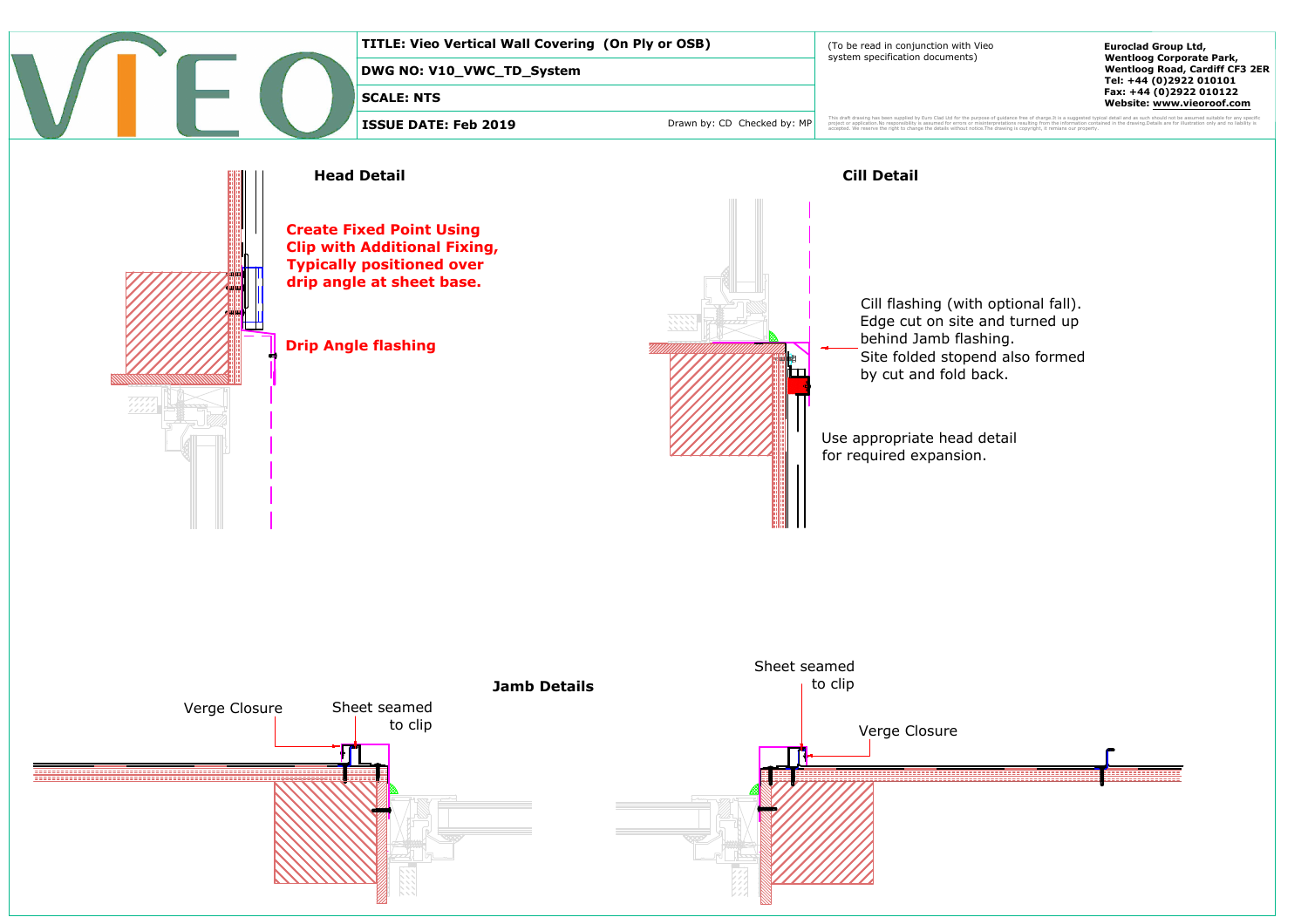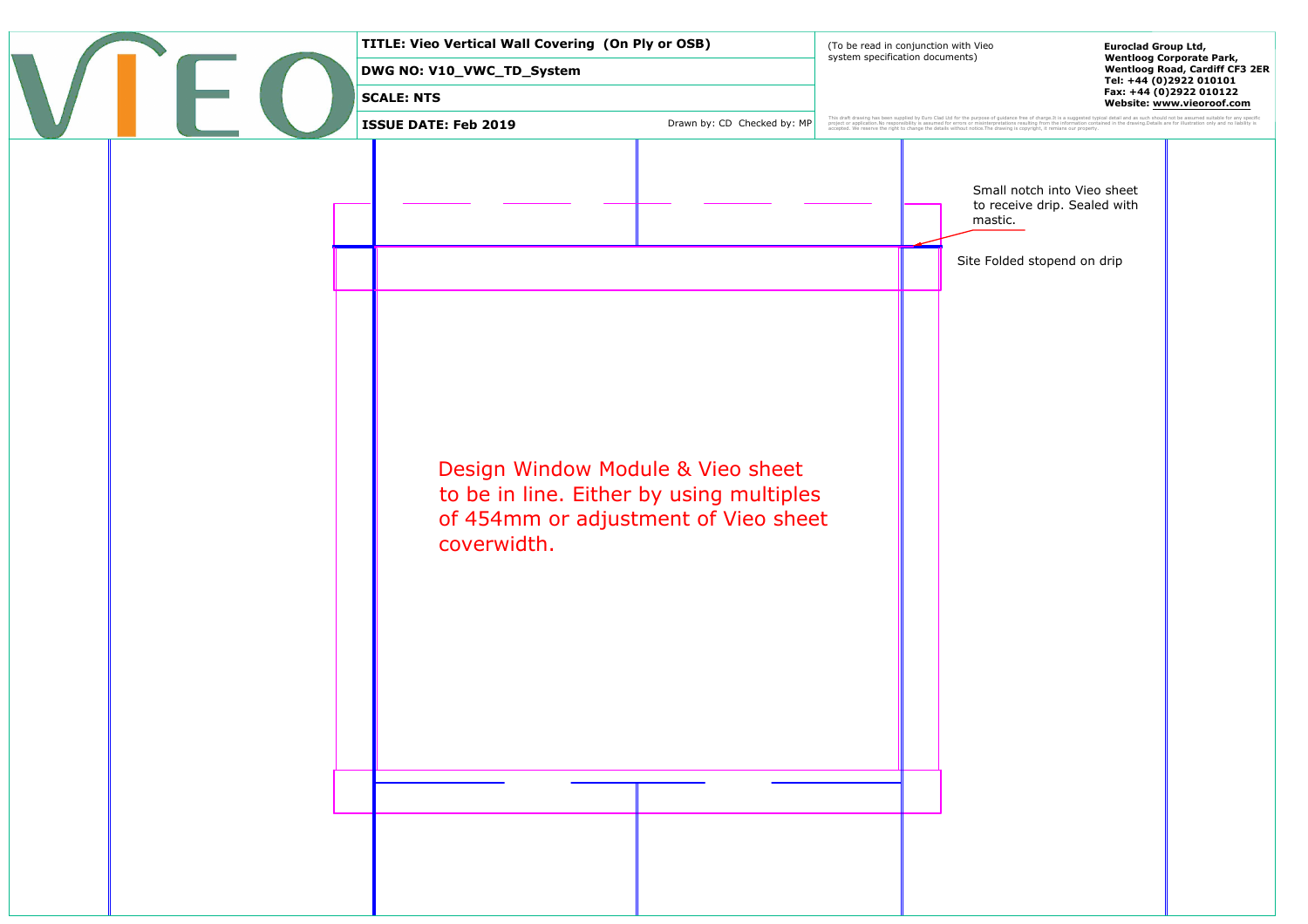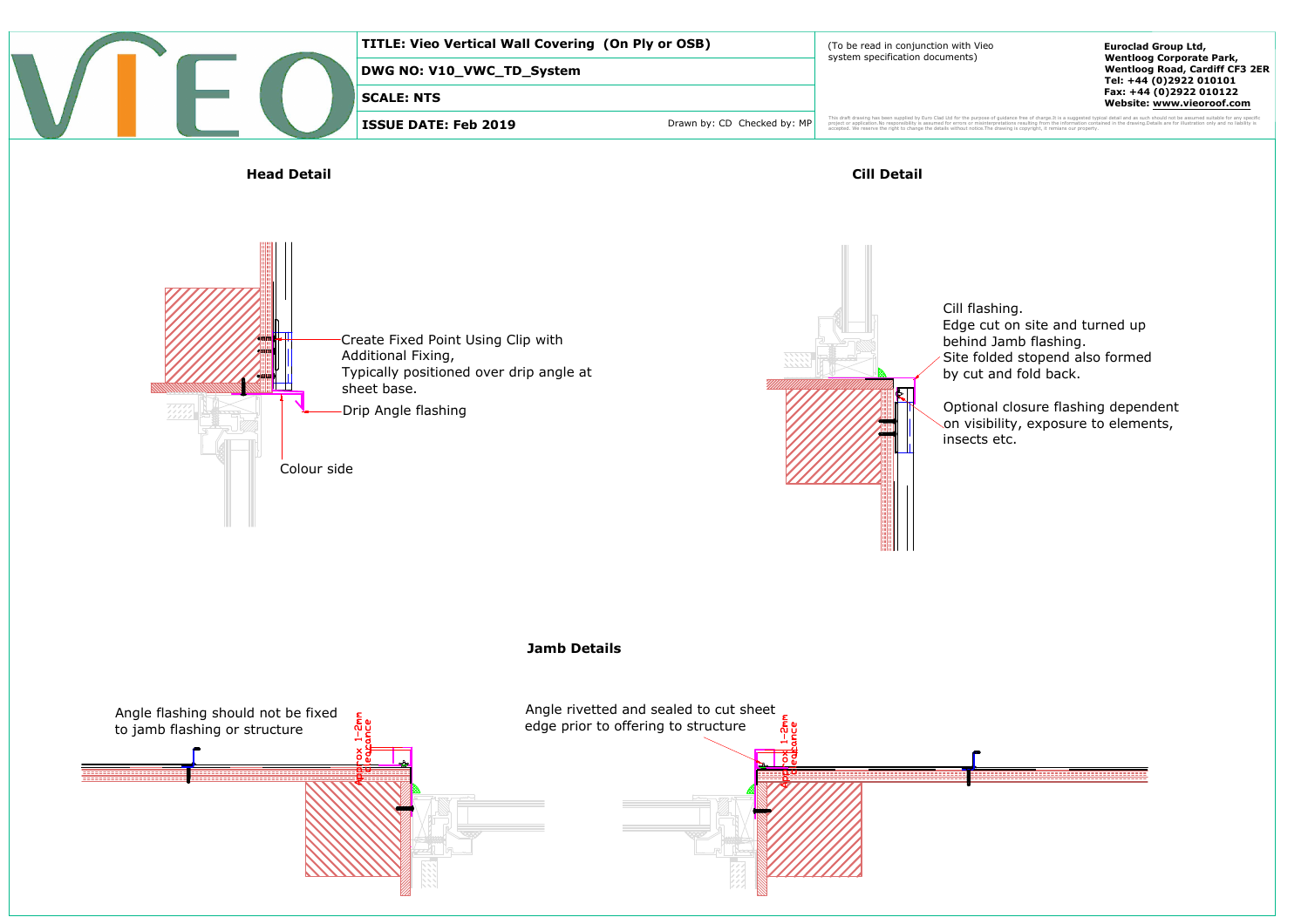|  |  |  | TITLE: Vieo Vertical Wall Covering (On Ply or OSB) |                             | (To be read in conjunction with Vieo<br>system specification documents)                                                                                                                                | <b>Euroclad Group Ltd,</b><br><b>Wentloog Corporate Park,</b>    |
|--|--|--|----------------------------------------------------|-----------------------------|--------------------------------------------------------------------------------------------------------------------------------------------------------------------------------------------------------|------------------------------------------------------------------|
|  |  |  | DWG NO: V10_VWC_TD_System                          |                             |                                                                                                                                                                                                        | <b>Wentloog Road, Cardiff CF3 2ER</b><br>Tel: +44 (0)2922 010101 |
|  |  |  | SCALE: NTS                                         |                             |                                                                                                                                                                                                        | Fax: +44 (0)2922 010122<br>Website: www.vieoroof.com             |
|  |  |  | ISSUE DATE: Feb 2019                               | Drawn by: CD Checked by: MP | ontained in the drawing. Details are for illustration only and no liability<br>accepted. We reserve the right to change the details without notice. The drawing is copyright, it remians our property. |                                                                  |

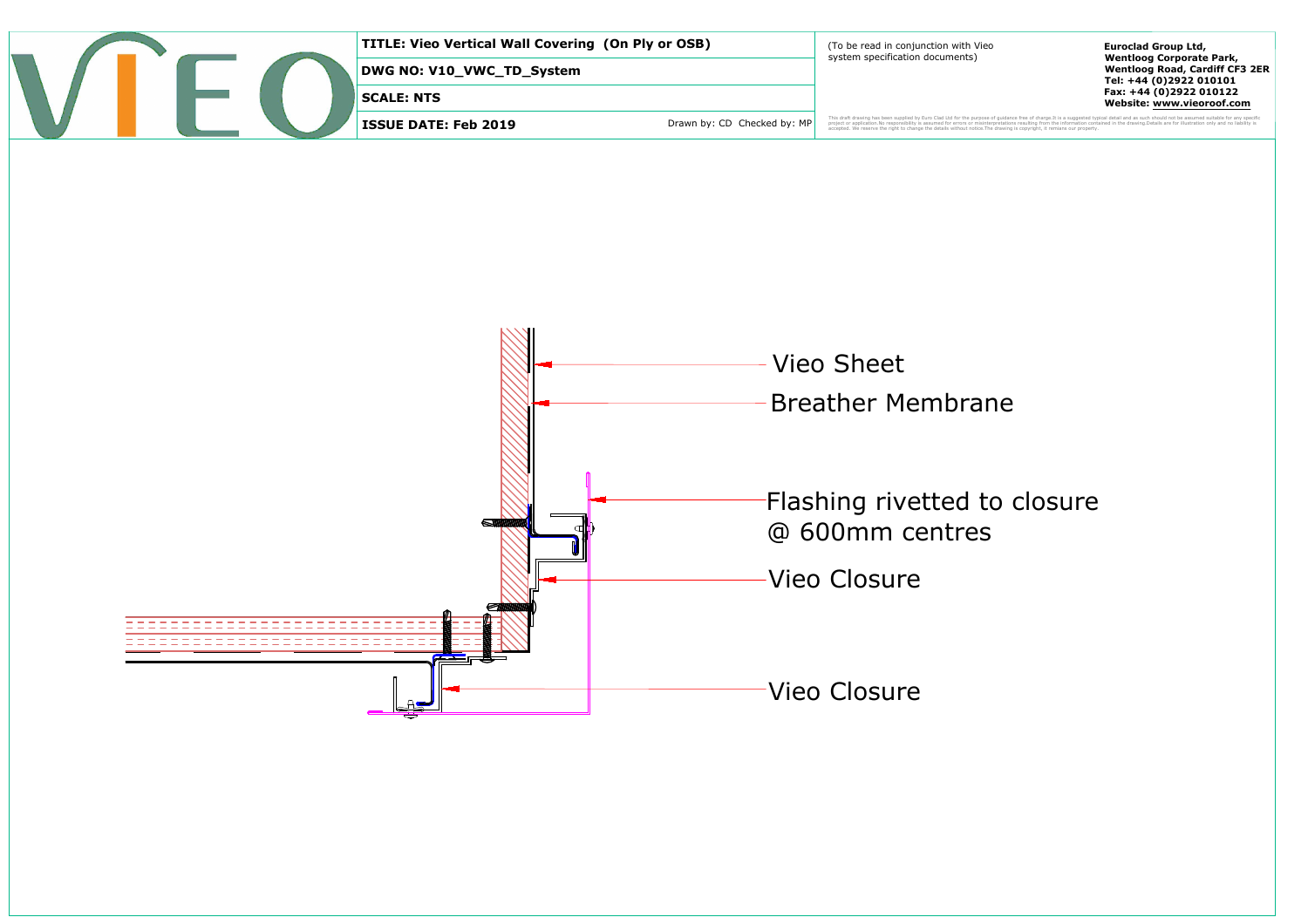